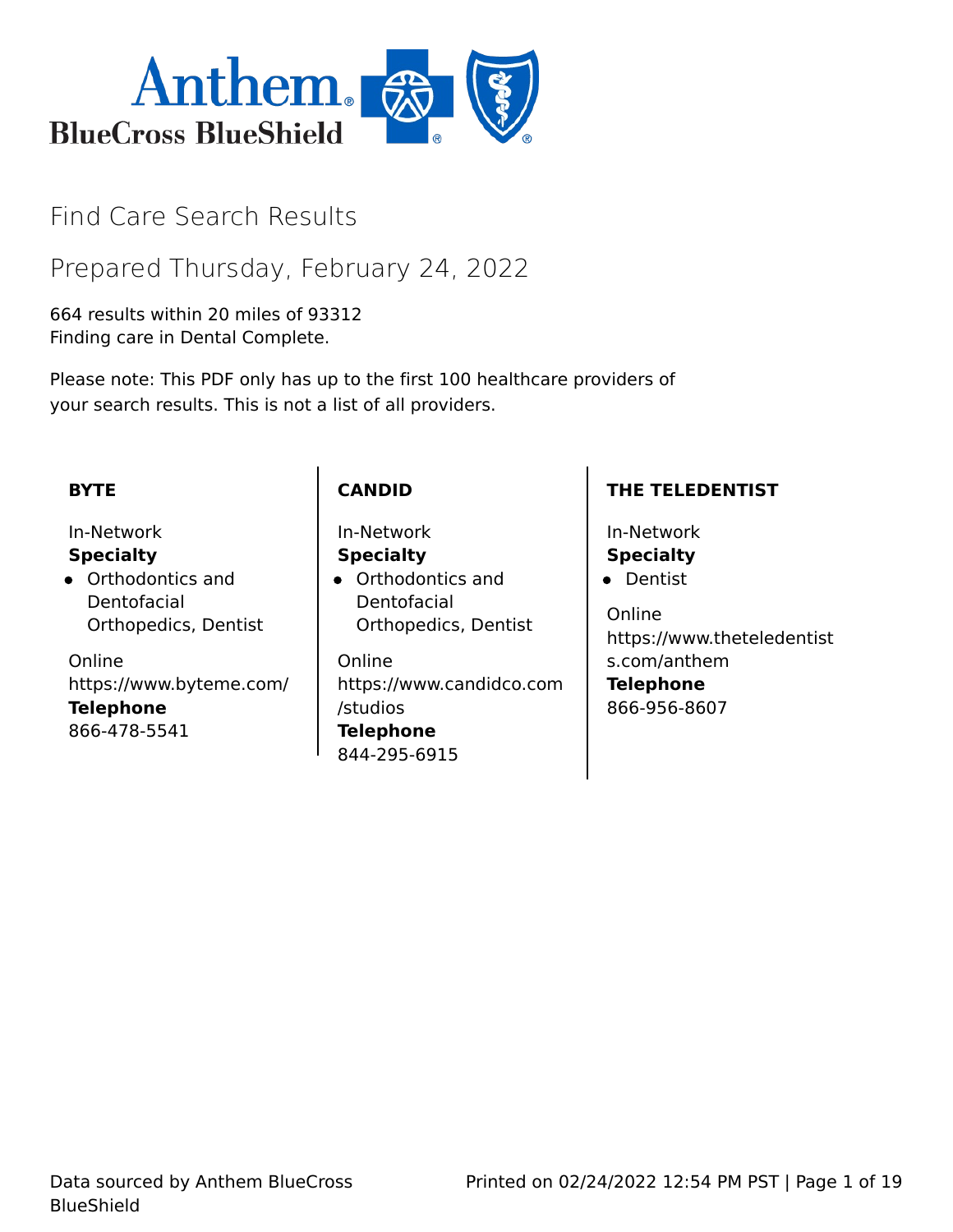#### **SMILEDIRECTCLUB**

In-Network **Specialty**

Orthodontics and Dentofacial Orthopedics, Dentist

Online https://smiledirectclub.co m/ **Telephone**

800-848-7566

## **MARK L. DAVIS**

In-Network **Gender** Male

## **Specialty**

• Dentist

## **Location**

0.73 miles 3015 Calloway Dr Unit 14 Bakersfield, CA 93312 Kern County , CA

## **Telephone**

661-587-6453

### **CATHERINE H. VU**

In-Network **Gender** Female

**Specialty** • Dentist

**Location** 0.73 miles 3015 Calloway Dr Unit 14 Bakersfield, CA 93312 Kern County , CA

**Telephone** 661-587-6453

## **BENJAMIN J. LIN**

In-Network **Specialty •** Dentist

**Location** 0.73 miles 3409 Calloway Dr Unit 402 Bakersfield, CA 93312 Kern County , CA

**Telephone** 661-387-6577

### **TRUONG T. NGUYEN**

In-Network **Gender** Male

**Specialty** • Dentist

**Location** 0.73 miles 3015 Calloway Dr Ste 4 Bakersfield, CA 93312 Kern County , CA

**Telephone** 661-588-1147

## **BENJAMIN J. LIN**

In-Network **Gender** Male

**Specialty** • Dentist

**Location** 0.73 miles 3409 Calloway Dr Unit 402 Bakersfield, CA 93312 Kern County , CA

**Telephone** 661-387-6577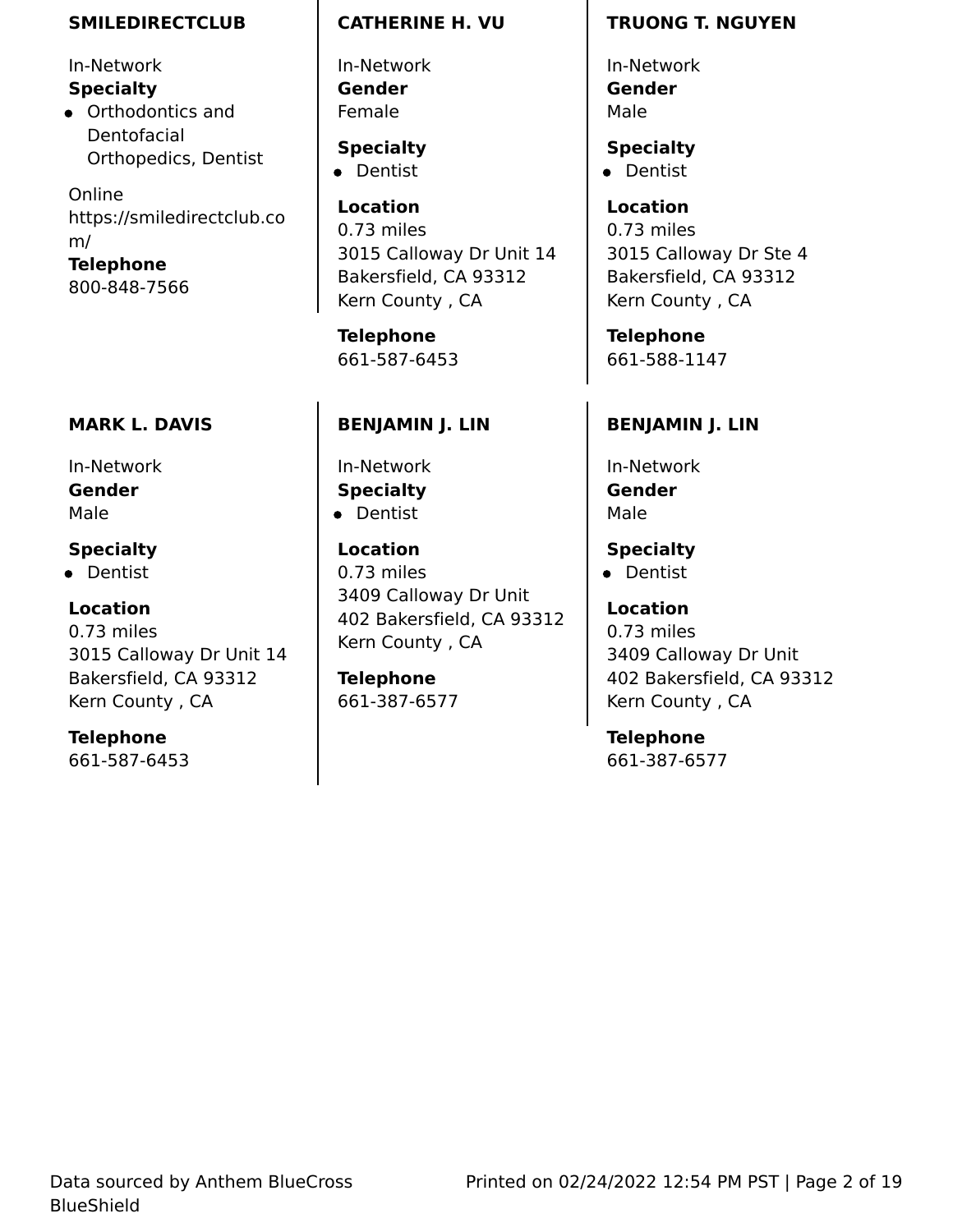#### **PEGGY TING**

In-Network **Specialty**

• Dentist

**Location** 0.73 miles 3409 Calloway Dr Bakersfield, CA 93312 Kern County , CA

**Telephone** 661-587-5616

## **LAM TRINH**

In-Network **Gender** Male

## **Specialty**

• Dentist

## **Location**

0.74 miles 3400 Calloway Dr Ste 303 Bakersfield, CA 93312 Kern County , CA

**Telephone**

661-213-3526

**GERALDINE TANADA LEE**

In-Network **Specialty •** Dentist

**Location** 0.73 miles 3409 Calloway Dr Unit 501a Bakersfield, CA 93312 Kern County , CA

**Telephone** 661-587-5616

## **THI T. TRINH**

In-Network **Gender** Female

**Specialty** • Dentist

**Location** 0.74 miles 3400 Calloway Dr Ste 303 Bakersfield, CA 93312 Kern County , CA

**Telephone** 661-213-3526

### **SREELATHA YASALAPU**

In-Network **Gender** Female

**Specialty** • Dentist

**Location** 0.73 miles 3409 Calloway Dr Unit 401 Bakersfield, CA 93312 Kern County , CA

**Telephone** 661-410-1234

## **LAM TRINH DDS**

In-Network **Gender** Male

**Specialty**

• Dentist

**Location** 0.74 miles 3400 Calloway Dr Ste 303 Bakersfield, CA 93312 Kern County , CA

**Telephone** 661-213-3526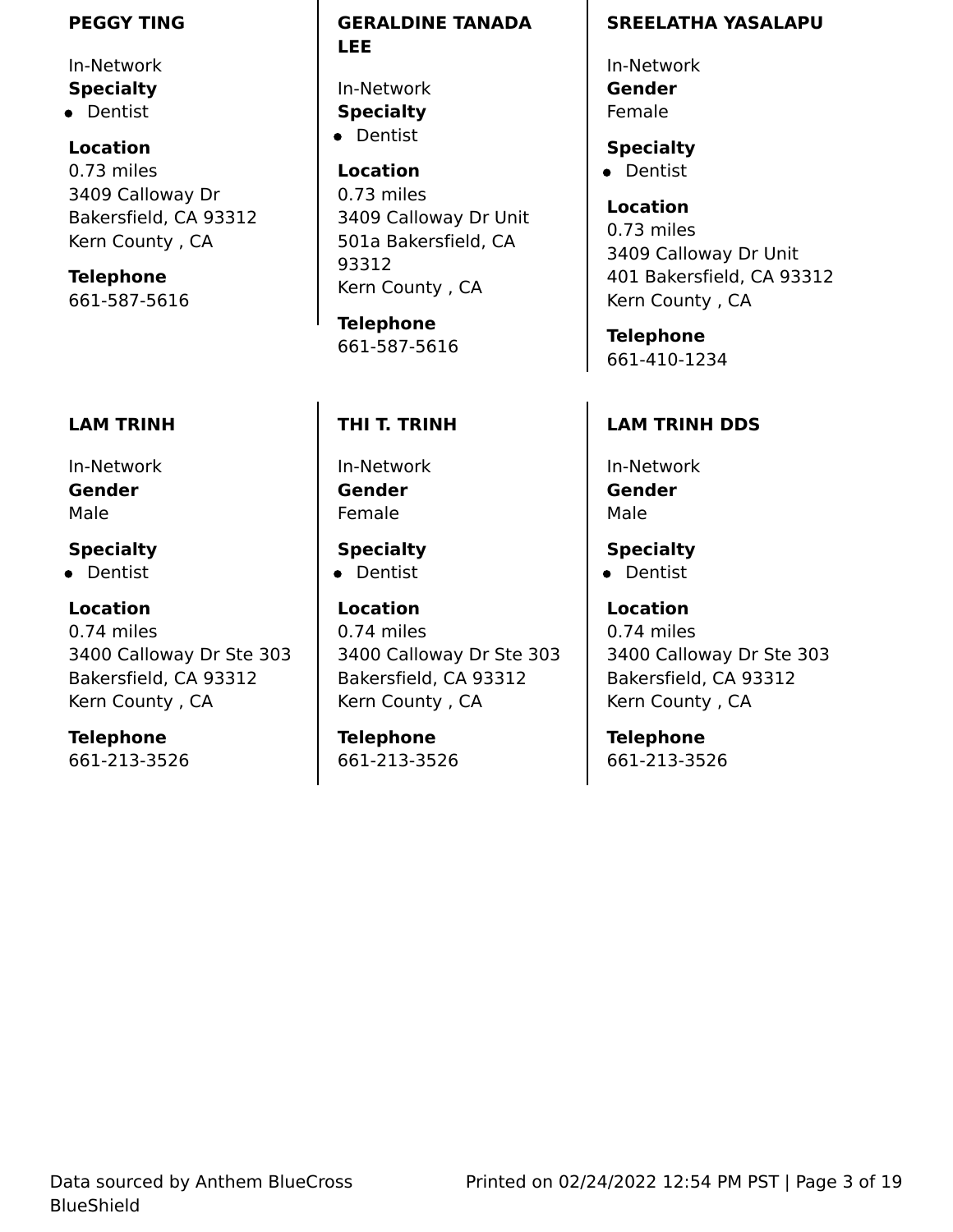#### **NICOLE CHEN**

In-Network **Specialty** • Dentist

**Location** 0.83 miles 2701 Calloway Dr Ste 412 Bakersfield, CA 93312 Kern County , CA

**Telephone** 661-589-2882

## **PETER THEODOROU**

In-Network

### **Specialty**

Orthodontics and Dentofacial Orthopedics, Dentist

**Location**

0.91 miles 9600 Rosedale Hwy Ste A Bakersfield, CA 93312 Kern County , CA

**Telephone**

661-589-5248

### **MOJGAN GHIAI**

In-Network **Gender** Female

**Specialty •** Endodontics, Dentist

**Location** 0.91 miles 9600 Rosedale Hwy Ste A Bakersfield, CA 93312 Kern County , CA

**Telephone** 661-589-5248

## **DARPAN KUNDRA DDS**

In-Network **Gender** Male

**Specialty**

• Dentist

**Location** 0.91 miles 9600 Rosedale Hwy Ste A Bakersfield, CA 93312 Kern County , CA

**Telephone** 661-589-5248

## **ADIL AL-HASHIMI DDS**

In-Network **Gender** Male

**Specialty** • Dentist

**Location** 0.91 miles 9600 Rosedale Hwy Ste A Bakersfield, CA 93312 Kern County , CA

**Telephone** 661-589-5248

## **EILEEN CLARE ZIERHUT**

In-Network

**Specialty**

Orthodontics and Dentofacial Orthopedics, Dentist

**Location** 0.91 miles 9600 Rosedale Hwy Bakersfield, CA 93312 Kern County , CA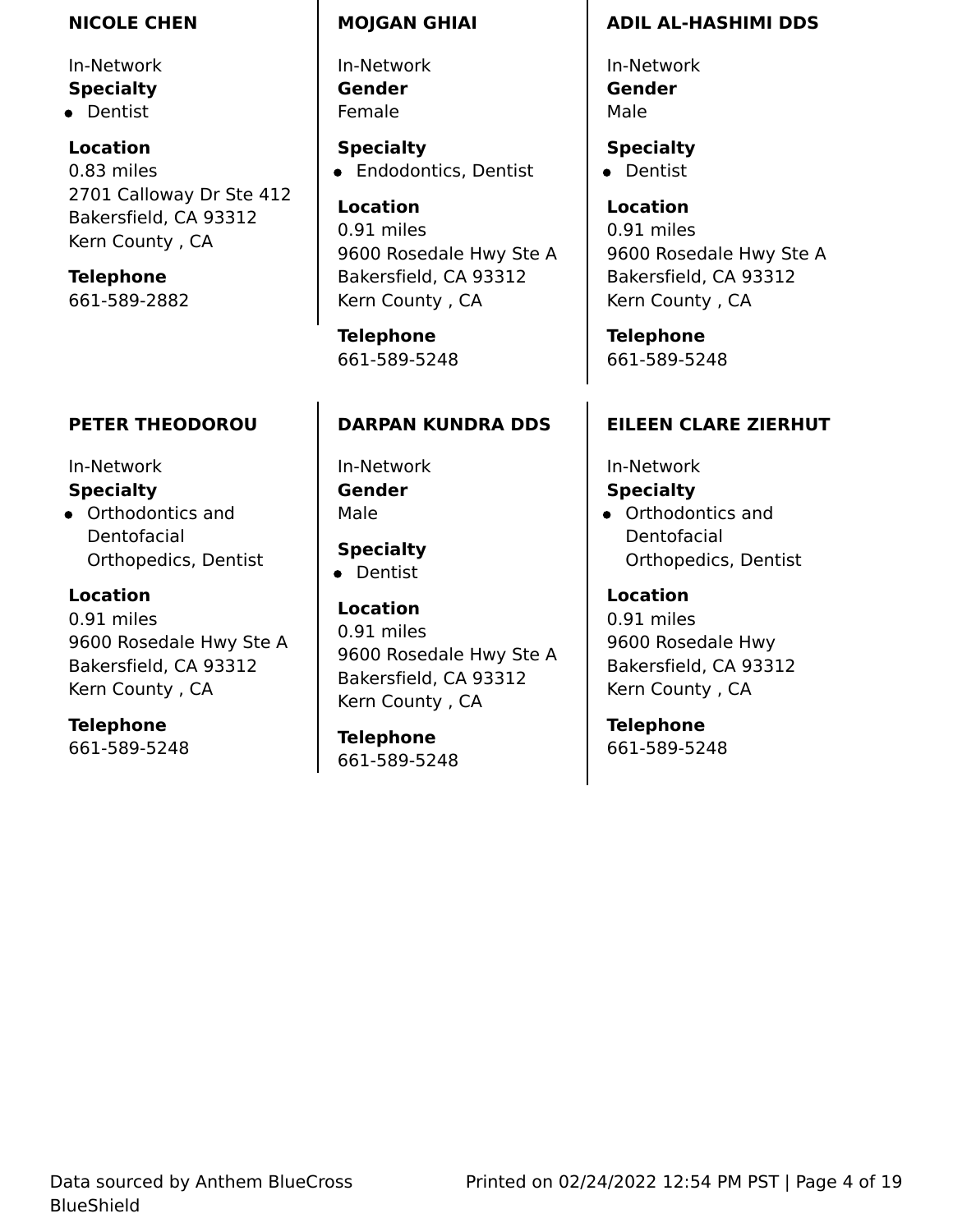#### **MINH TRUONG**

In-Network **Specialty**

• Dentist

**Location** 0.91 miles 9600 Rosedale Hwy Ste A Bakersfield, CA 93312 Kern County , CA

**Telephone** 661-589-5248

## **LAMYA SABRI DDS**

In-Network **Gender** Female

## **Specialty**

• Dentist

## **Location**

0.91 miles 9600 Rosedale Hwy Ste A Bakersfield, CA 93312 Kern County , CA

## **Telephone**

661-589-5248

### **ASHRAF L. SOLIMAN**

In-Network **Gender** Male

**Specialty** • Dentist

## **Location** 0.91 miles 9600 Rosedale Hwy Ste A Bakersfield, CA 93312 Kern County , CA

**Telephone** 661-589-5248

## **MALVIKA P. PATEL**

In-Network **Specialty •** Dentist

**Location** 0.91 miles 9600 Rosedale Hwy Ste A Bakersfield, CA 93312 Kern County , CA

**Telephone** 661-347-0451

#### **THY NGUYEN**

In-Network **Specialty** • Dentist

**Location** 0.91 miles 9600 Rosedale Hwy Ste A Bakersfield, CA 93312 Kern County , CA

**Telephone** 661-589-5248

## **ALI POOTRAKUL**

In-Network **Specialty •** Dentist

**Location** 0.91 miles 9600 Rosedale Hwy Bakersfield, CA 93312 Kern County , CA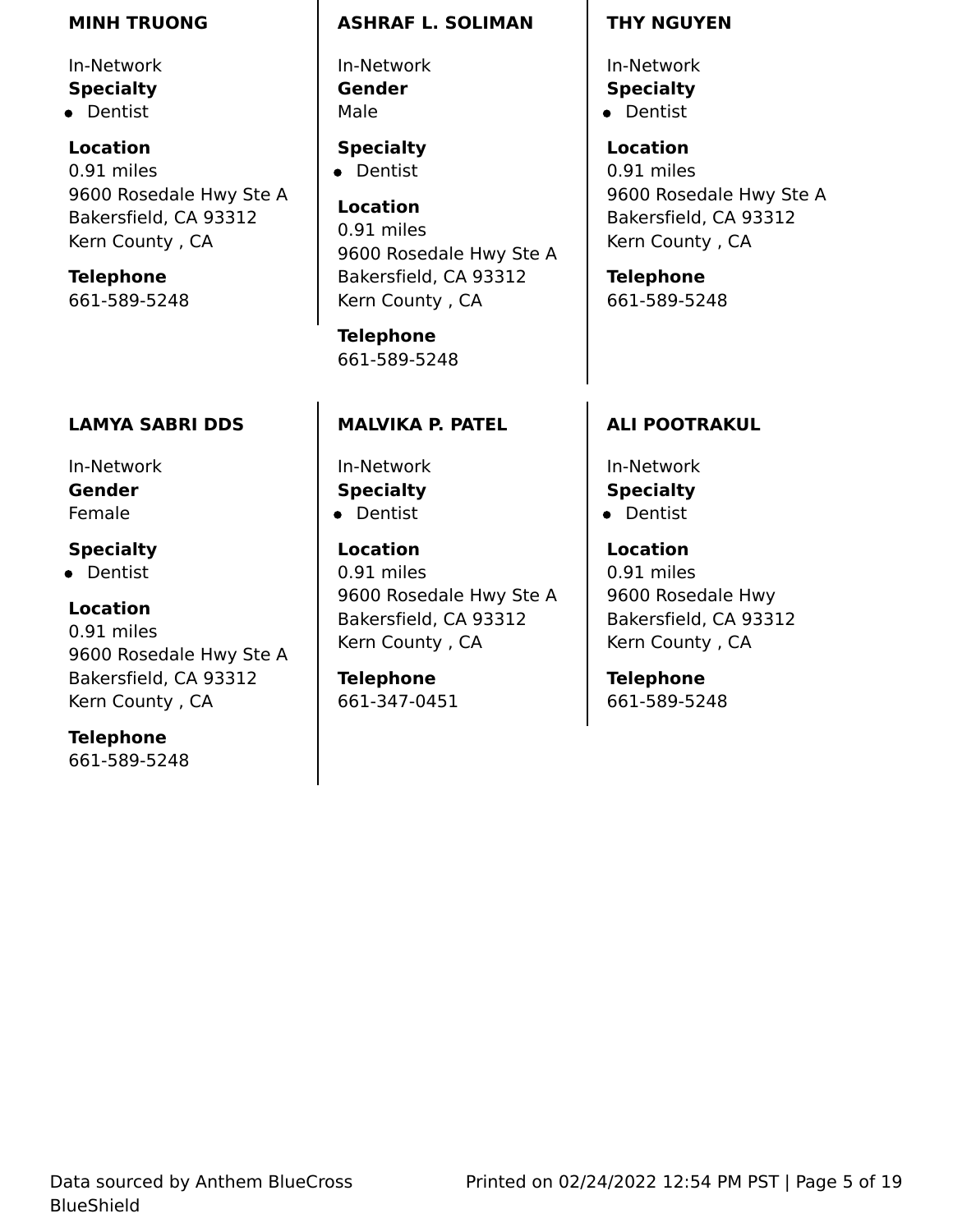#### **UGUR AVCIKURT DMD**

In-Network **Gender** Male

#### **Specialty**

• Dentist

### **Location**

0.91 miles 9600 Rosedale Hwy Ste A Bakersfield, CA 93312 Kern County , CA

**Telephone** 661-589-5248

## **NATALIE DO**

- In-Network
- **Specialty**
- **•** Dentist

### **Location**

0.91 miles 9600 Rosedale Hwy Bakersfield, CA 93312 Kern County , CA

## **Telephone**

661-589-5248

#### **MOJGAN GHIAI DDS**

In-Network **Gender** Male

**Specialty •** Endodontics, Dentist

**Location** 0.91 miles 9600 Rosedale Hwy Ste A Bakersfield, CA 93312 Kern County , CA

**Telephone** 661-589-5248

## **DANIELLA A. MALDONADOBARRIOS**

In-Network **Specialty •** Dentist

**Location**

0.91 miles 9600 Rosedale Hwy Ste A Bakersfield, CA 93312 Kern County , CA

**Telephone** 661-589-5248

#### **DEBORAH LOH DDS**

In-Network **Gender** Female

#### **Specialty**

Orthodontics and Dentofacial Orthopedics, Dentist

**Location** 0.91 miles 9600 Rosedale Hwy Ste A Bakersfield, CA 93312 Kern County , CA

**Telephone** 661-589-5248

## **SAIED AHDOUT DDS**

In-Network **Gender** Male

**Specialty**

• Periodontics, Dentist

**Location** 0.91 miles 9600 Rosedale Hwy Ste A Bakersfield, CA 93312 Kern County , CA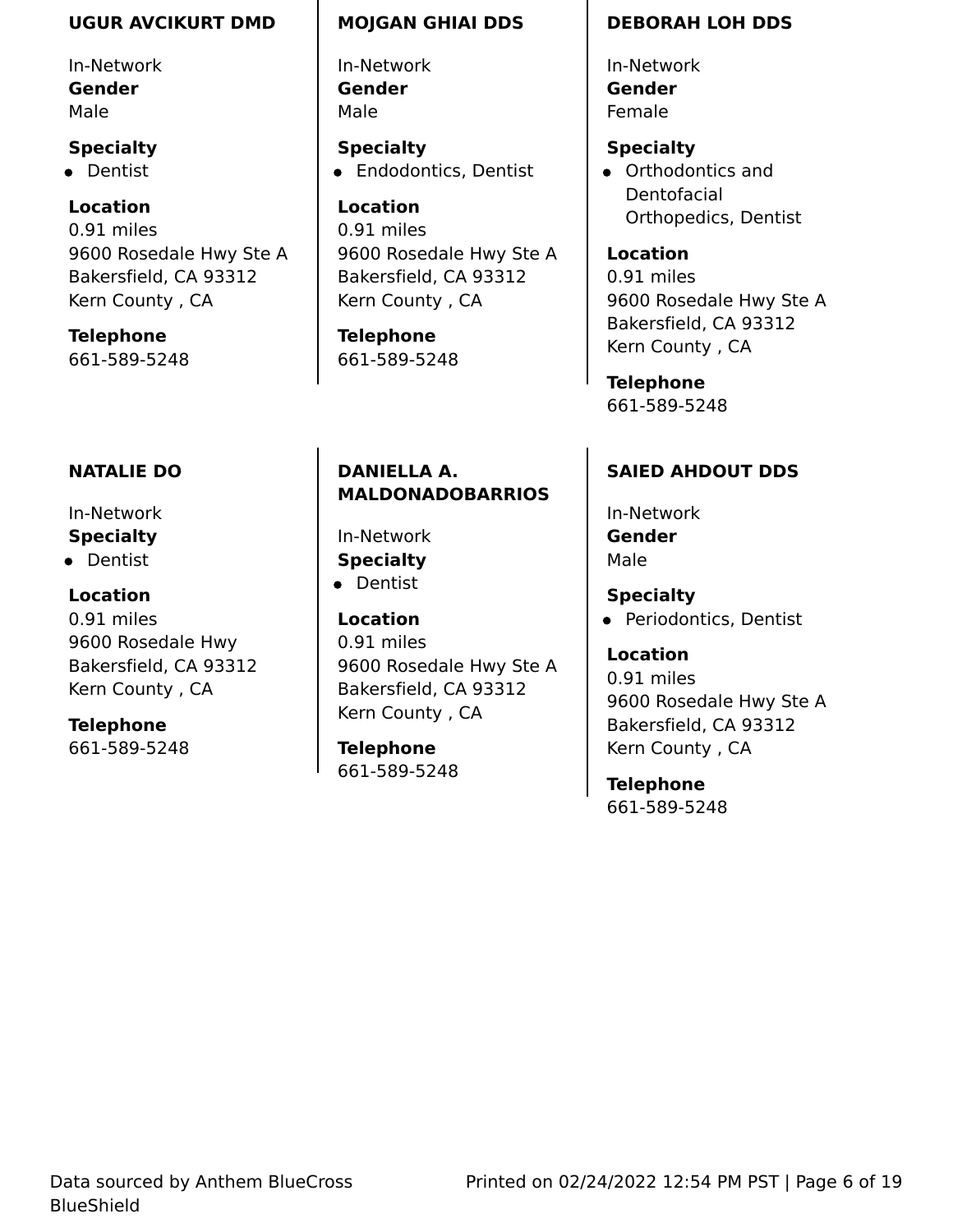#### **ASHRAF SOLIMAN DDS**

In-Network **Gender** Male

### **Specialty**

• Dentist

## **Location**

0.91 miles 9600 Rosedale Hwy Ste A Bakersfield, CA 93312 Kern County , CA

**Telephone** 661-589-5248

## **SAIED S. AHDOUT**

In-Network **Gender** Male

**Specialty** • Periodontics, Dentist

## **Location**

0.91 miles 9600 Rosedale Hwy Ste A Bakersfield, CA 93312 Kern County , CA

## **Telephone**

661-589-5248

### **HUNG LE**

In-Network **Specialty**

Oral and Maxillofacial Surgery, Dentist

**Location** 0.91 miles 9600 Rosedale Hwy Ste A Bakersfield, CA 93312 Kern County , CA

**Telephone** 661-589-5248

## **DANIELLA ALCIRA MALDONADO BARRIOS**

In-Network **Specialty**

**•** Dentist

**Location** 0.91 miles 9600 Rosedale Hwy Bakersfield, CA 93312 Kern County , CA

**Telephone** 661-589-5248

### **DEBORAH H. LOH**

In-Network **Gender** Female

## **Specialty**

Orthodontics and Dentofacial Orthopedics, Dentist

**Location** 0.91 miles 9600 Rosedale Hwy Ste A Bakersfield, CA 93312 Kern County , CA

**Telephone** 661-589-5248

## **ALI POOTRAKUL**

In-Network **Gender** Male

### **Specialty**

Oral and Maxillofacial Surgery, Dentist

**Location**

0.91 miles 9600 Rosedale Hwy Ste A Bakersfield, CA 93312 Kern County , CA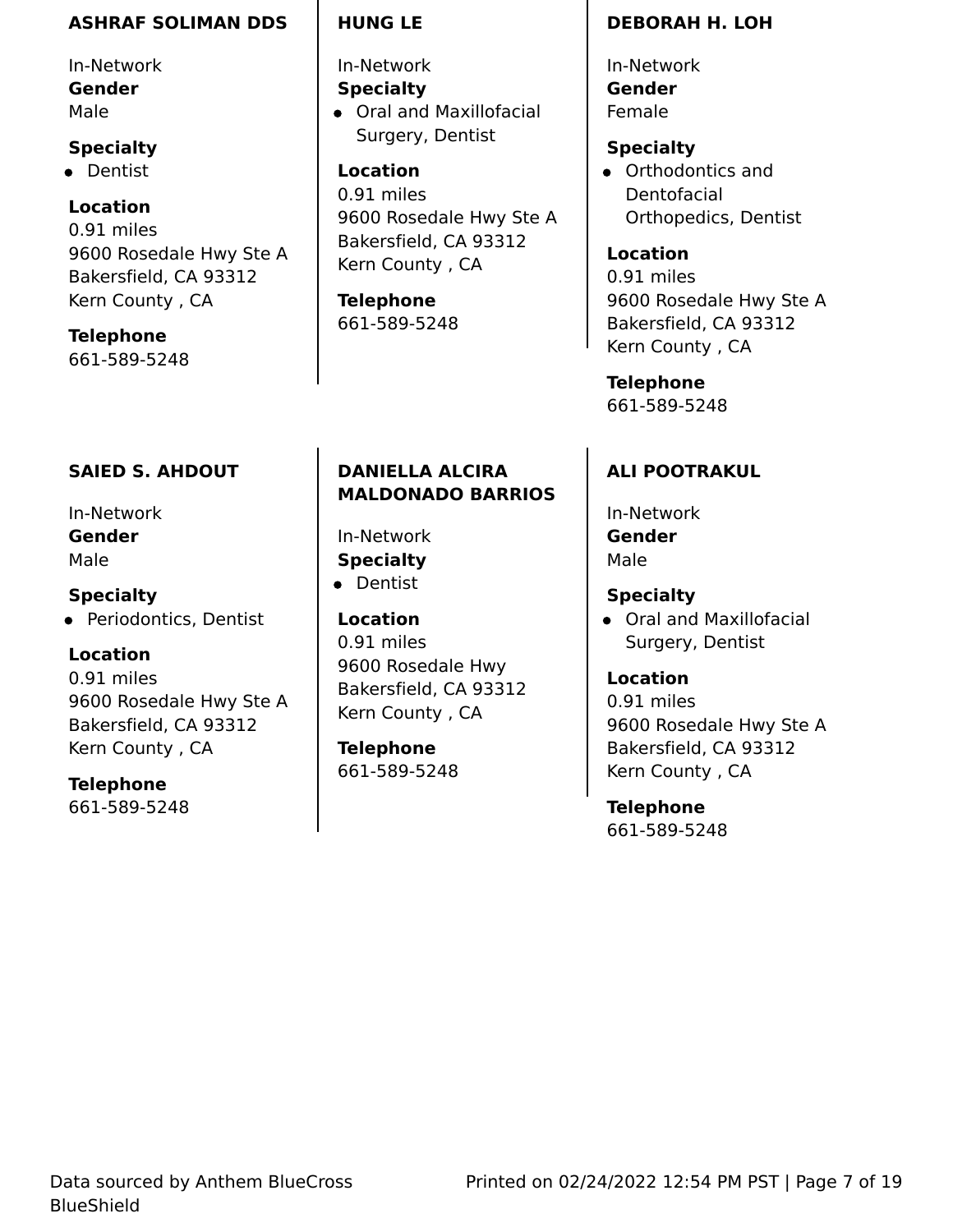#### **DHARA H. SHAH**

In-Network **Specialty**

• Dentist

**Location** 0.91 miles 9600 Rosedale Hwy Bakersfield, CA 93312 Kern County , CA

**Telephone** 661-589-5248

### **NAVREET RANDHAWA DDS**

In-Network **Gender** Female

## **Specialty**

• Dentist

### **Location**

1.04 miles 9510 Hageman Rd Ste B Bakersfield, CA 93312 Kern County , CA

**Telephone** 661-829-2700

#### **SOHA HEMMAT DDS**

In-Network **Gender** Female

**Specialty** • Dentist

**Location** 1.04 miles 9510 Hageman Rd Ste B Bakersfield, CA 93312 Kern County , CA

**Telephone** 661-829-2700

## **BRYAN K. WATANABE**

In-Network **Gender** Male

**Specialty** • Dentist

**Location** 1.04 miles 9510 Hageman Rd Ste B Bakersfield, CA 93312 Kern County , CA

**Telephone** 661-829-2700

## **CHRISTOPHER HENDERSON**

In-Network **Specialty**

Oral and Maxillofacial Surgery, Dentist

**Location** 1.04 miles 9510 Hageman Rd Bakersfield, CA 93312 Kern County , CA

**Telephone** 661-829-2700

## **SERGIO L. FERREIRA**

In-Network **Gender** Male

**Specialty**

Orthodontics and Dentofacial Orthopedics, Dentist

**Location** 1.04 miles 9510 Hageman Rd Ste B Bakersfield, CA 93312 Kern County , CA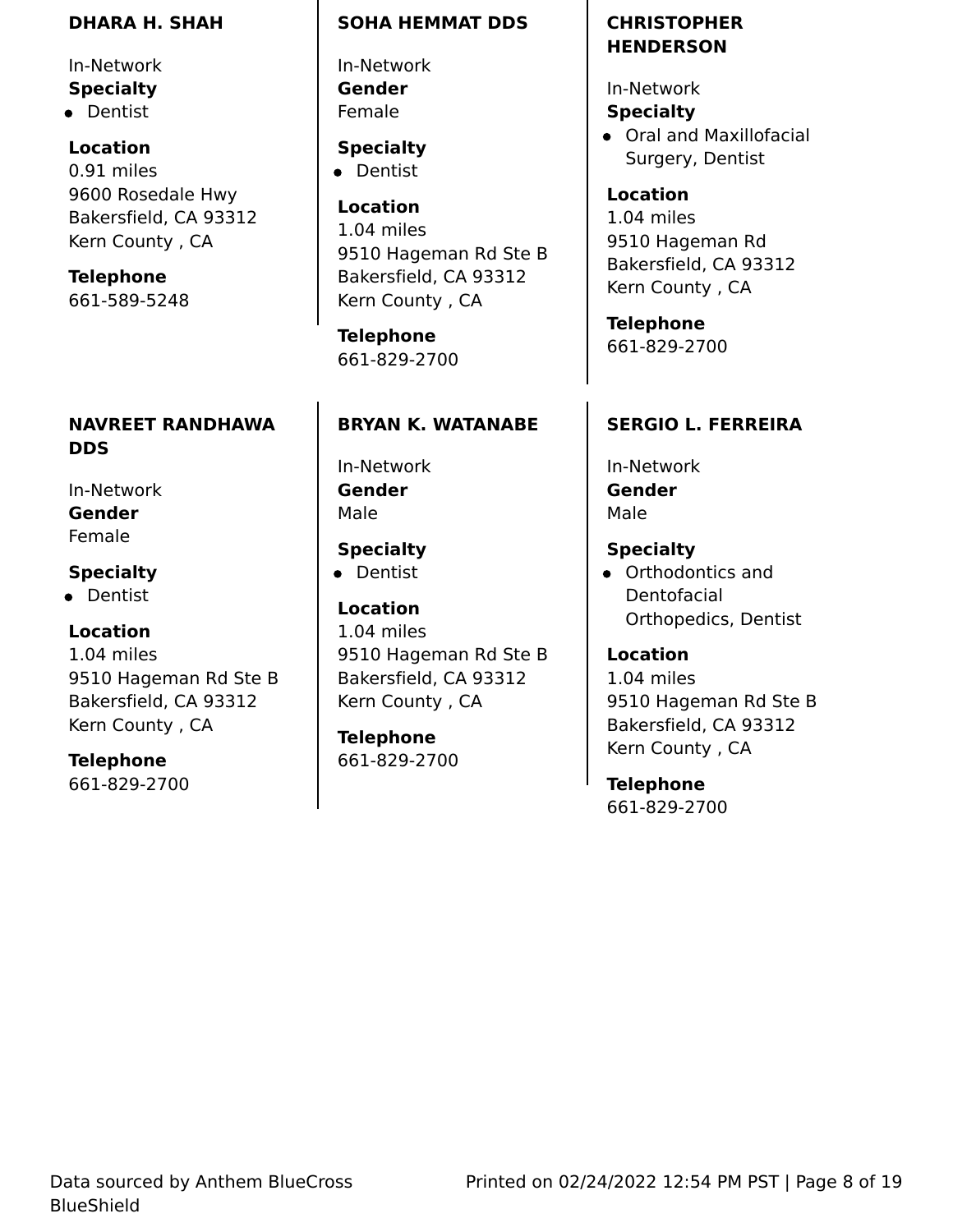#### **BRYAN WATANABE DDS**

In-Network **Gender** Male

#### **Specialty**

• Dentist

### **Location**

1.04 miles 9510 Hageman Rd Ste B Bakersfield, CA 93312 Kern County , CA

**Telephone** 661-829-2700

## **PEDRAM A. MARHABI**

In-Network **Gender** Male

**Specialty** Oral and Maxillofacial Surgery, Dentist

## **Location**

1.04 miles 9510 Hageman Rd Ste B Bakersfield, CA 93312 Kern County , CA

**Telephone** 661-829-2700

#### **HAMID REZA ABEDI**

In-Network **Specialty •** Endodontics, Dentist

**Location** 1.04 miles 9510 Hageman Rd Bakersfield, CA 93312 Kern County , CA

**Telephone** 661-829-2700

## **RYAN W. MCCOMB**

In-Network **Gender** Male

### **Specialty**

Orthodontics and Dentofacial Orthopedics, Dentist

#### **Location**

1.04 miles 9510 Hageman Rd Ste B Bakersfield, CA 93312 Kern County , CA

**Telephone** 661-829-2700 **EZRA SOLAIMAN TEHRANI**

In-Network **Gender** Male

**Specialty** • Dentist

> **Location** 1.04 miles 9510 Hageman Rd Ste B Bakersfield, CA 93312 Kern County , CA

**Telephone** 661-829-2700

## **CHRISTIAN VILLEGAS**

In-Network **Gender** Male

**Specialty**

• Dentist

**Location** 1.04 miles 9510 Hageman Rd Ste B Bakersfield, CA 93312 Kern County , CA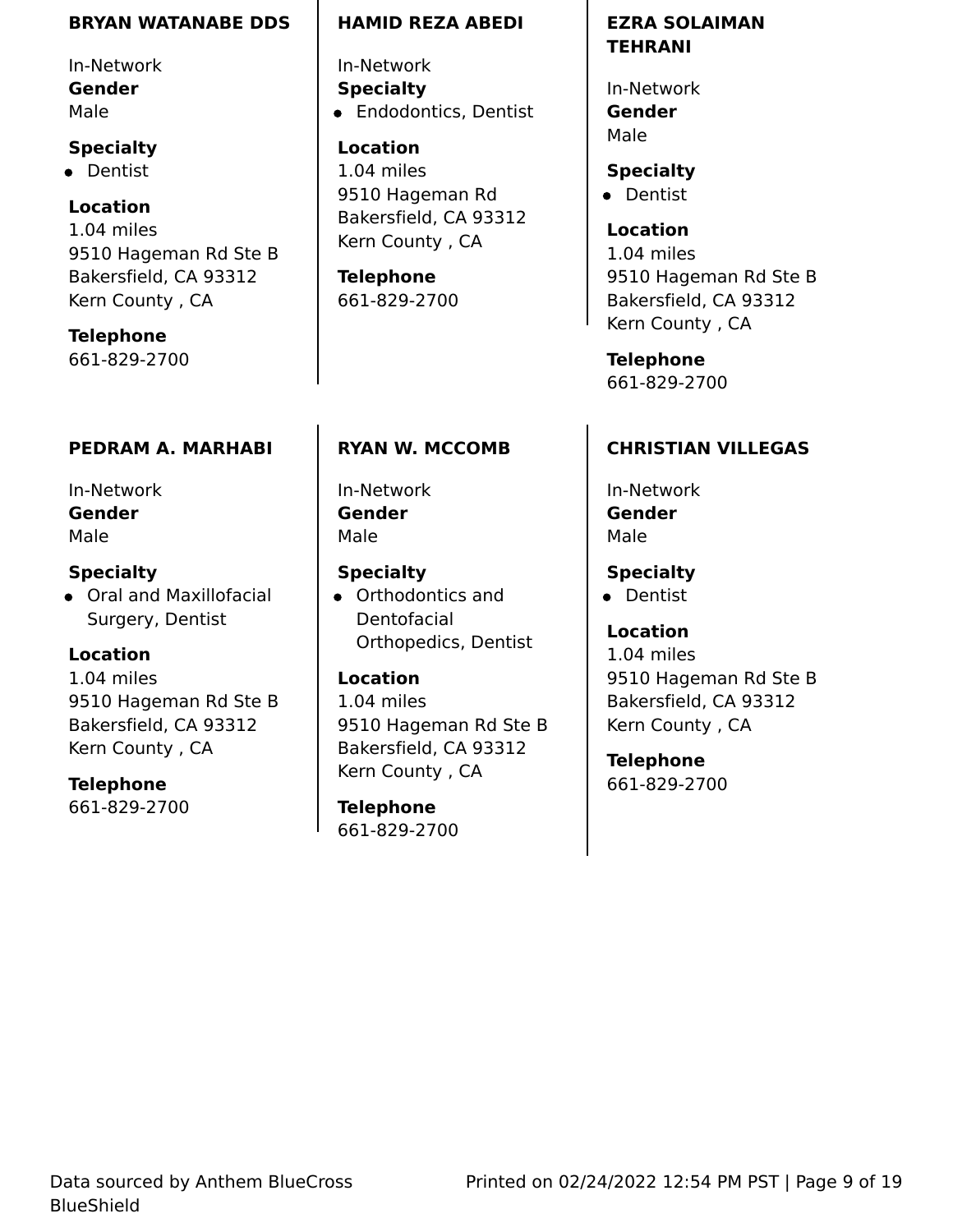#### **NAM HOANG TRAN**

In-Network **Specialty**

• Dentist

**Location** 1.04 miles 9510 Hageman Rd Bakersfield, CA 93312 Kern County , CA

**Telephone** 661-829-2700

## **ORI LEVY**

In-Network **Gender** Male

**Specialty** • Periodontics, Dentist

**Location** 1.04 miles 9510 Hageman Rd Ste B Bakersfield, CA 93312 Kern County , CA

**Telephone** 661-829-2700

#### **ORI LEVY DDS**

In-Network **Gender** Male

**Specialty** • Periodontics, Dentist

**Location** 1.04 miles 9510 Hageman Rd Ste B Bakersfield, CA 93312 Kern County , CA

**Telephone** 661-829-2700

### **HEATH B. WALKER**

In-Network **Gender** Male

**Specialty** • Dentist

**Location** 1.04 miles 9510 Hageman Rd Ste B Bakersfield, CA 93312 Kern County , CA

**Telephone** 661-829-2700

#### **JAMES SUNWOO**

In-Network

**Specialty** Oral and Maxillofacial Surgery, Dentist

**Location** 1.04 miles 9510 Hageman Rd Bakersfield, CA 93312 Kern County , CA

**Telephone** 661-829-2700

## **JI HO BAAG**

In-Network **Specialty •** Endodontics, Dentist

**Location** 1.04 miles 9510 Hageman Rd Bakersfield, CA 93312 Kern County , CA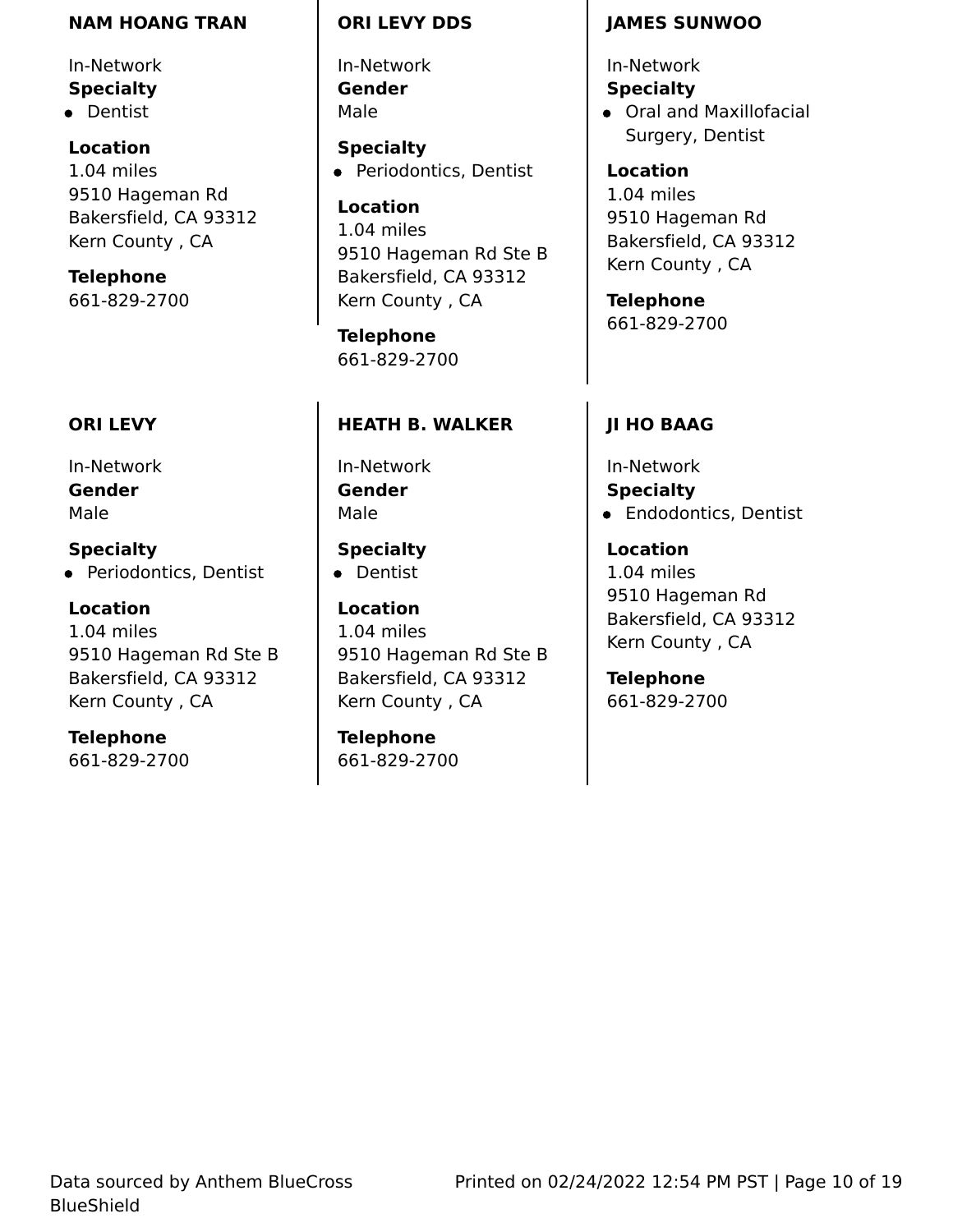#### **PHI C. HUYNH**

In-Network **Gender** Male

## **Specialty**

• Dentist

## **Location**

1.04 miles 9510 Hageman Rd Ste B Bakersfield, CA 93312 Kern County , CA

**Telephone** 661-829-2700

## **PAUL R. BILOVSKY**

### In-Network

## **Specialty**

Oral and Maxillofacial Surgery, Dentist

## **Location**

1.04 miles 9510 Hageman Rd Bakersfield, CA 93312 Kern County , CA

## **Telephone**

661-829-2700

### **RAYMOND SAFARKOOLAN DDS**

In-Network **Gender** Male

**Specialty •** Dentist

**Location** 1.04 miles 9510 Hageman Rd Ste B Bakersfield, CA 93312 Kern County , CA

**Telephone** 661-829-2700

## **MARK S. YAFAI**

In-Network **Gender** Male

## **Specialty**

Oral and Maxillofacial Surgery, Dentist

### **Location**

1.04 miles 9510 Hageman Rd Ste B Bakersfield, CA 93312 Kern County , CA

**Telephone** 661-829-2700

#### **TOMMY YUN**

In-Network **Specialty** • Periodontics, Dentist

**Location** 1.04 miles 9510 Hageman Rd Bakersfield, CA 93312 Kern County , CA

**Telephone** 661-829-2700

## **AZIZOLLAH MAGHEN**

## In-Network

## **Specialty**

Oral and Maxillofacial Surgery, Dentist

### **Location**

1.04 miles 9510 Hageman Rd Bakersfield, CA 93312 Kern County , CA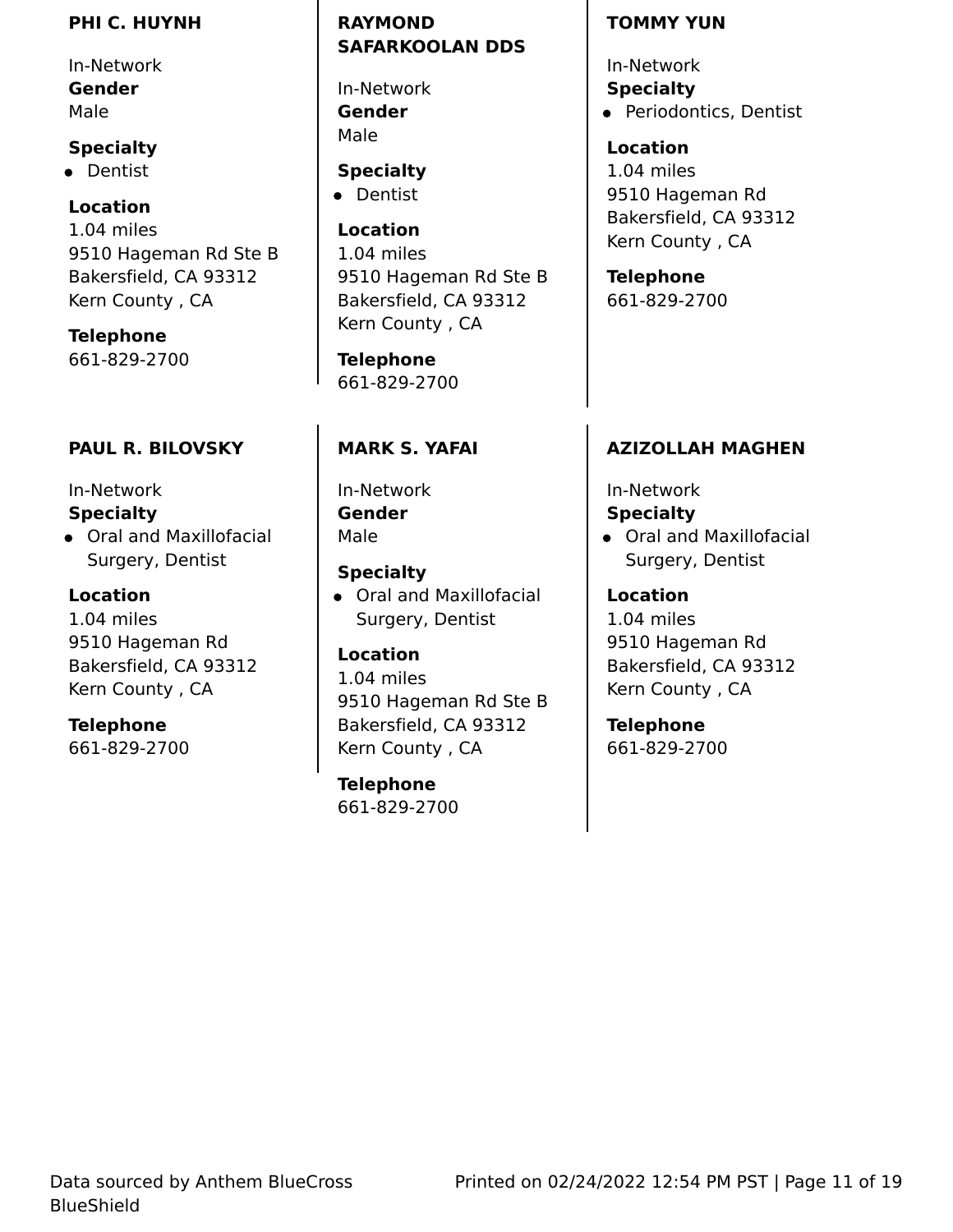#### **JORDAN A. OROZCO**

In-Network **Gender** Male

### **Specialty**

• Dentist

## **Location**

1.04 miles 9510 Hageman Rd Ste B Bakersfield, CA 93312 Kern County , CA

**Telephone** 661-829-2700

## **CHRISTIAN VILLEGAS DDS**

In-Network **Gender** Male

## **Specialty**

• Dentist

## **Location**

1.04 miles 9510 Hageman Rd Ste B Bakersfield, CA 93312 Kern County , CA

**Telephone** 661-829-2700

#### **BRIAN NGUYEN DMD**

In-Network **Gender** Male

**Specialty** • Dentist

#### **Location**

1.04 miles 9510 Hageman Rd Ste B Bakersfield, CA 93312 Kern County , CA

**Telephone** 661-829-2700

## **JORDAN OROZCO DDS**

In-Network **Gender** Male

**Specialty** • Dentist

## **Location** 1.04 miles 9510 Hageman Rd Ste B Bakersfield, CA 93312 Kern County , CA

**Telephone** 661-829-2700

#### **PHUNG TRAN DMD**

In-Network **Gender** Female

**Specialty** • Dentist

**Location** 1.04 miles 9510 Hageman Rd Ste B Bakersfield, CA 93312 Kern County , CA

**Telephone** 661-829-2700

### **BOBBY SOLEIMAN**

In-Network **Specialty** • Periodontics, Dentist

**Location** 1.04 miles 9510 Hageman Rd Bakersfield, CA 93312 Kern County , CA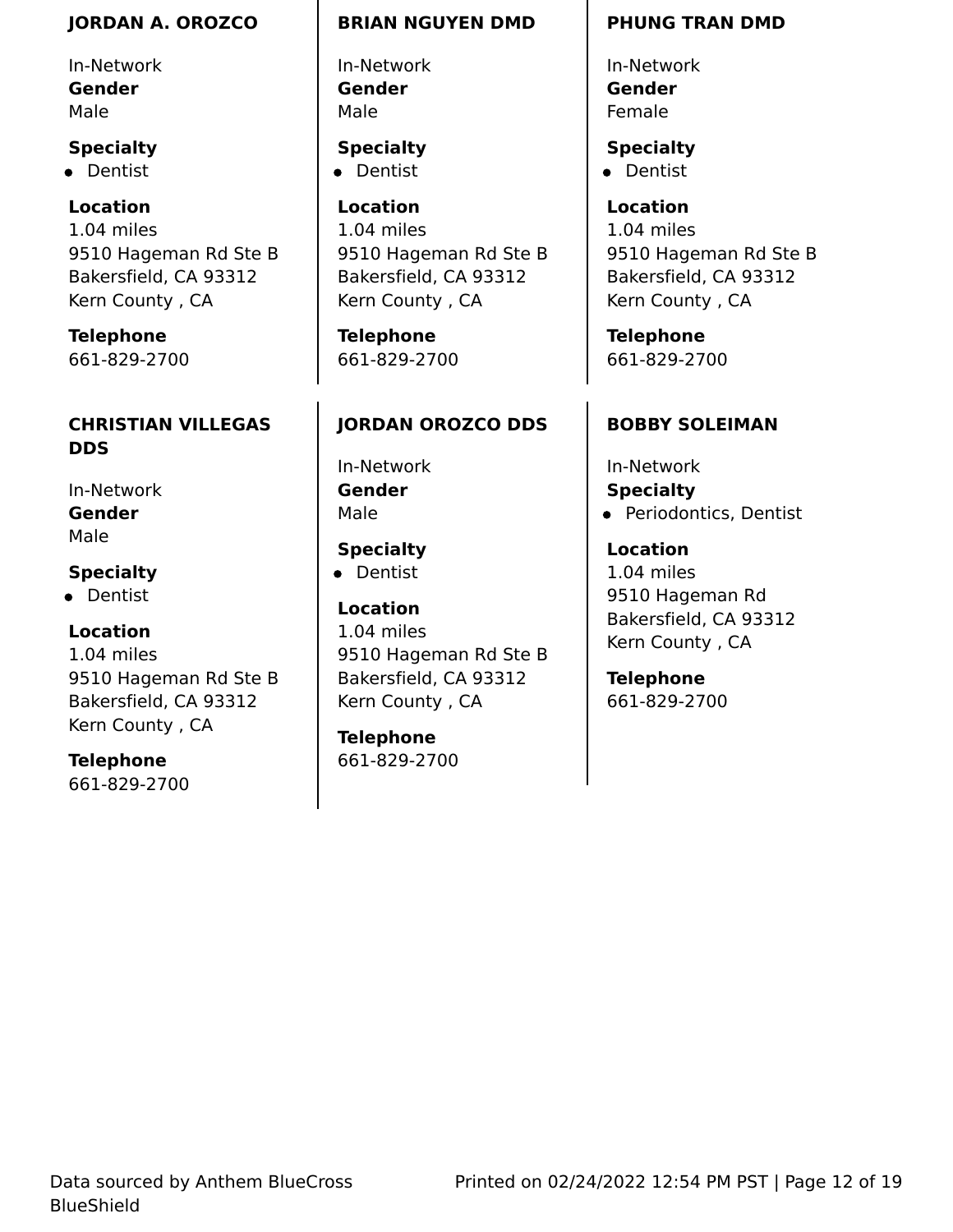#### **ROBERT HANNA**

In-Network **Gender** Male

**Specialty** Oral and Maxillofacial Surgery, Dentist

**Location** 1.04 miles 9510 Hageman Rd Ste B Bakersfield, CA 93312 Kern County , CA

**Telephone** 661-829-2700

## **SOHA HEMMAT**

In-Network **Gender** Female

**Specialty**

• Dentist

### **Location**

1.04 miles 9510 Hageman Rd Ste B Bakersfield, CA 93312 Kern County , CA

**Telephone** 661-829-2700

#### **BRIAN T. NGUYEN**

In-Network **Gender** Male

**Specialty** • Dentist

**Location** 1.04 miles 9510 Hageman Rd Ste B Bakersfield, CA 93312 Kern County , CA

**Telephone** 661-829-2700

## **JASMIN N. TAKEMOTO**

In-Network **Gender** Female

**Specialty** • Dentist

**Location** 1.04 miles 9510 Hageman Rd Ste B Bakersfield, CA 93312 Kern County , CA

**Telephone** 661-829-2700

#### **SHANE M. ROBERSON**

In-Network **Gender** Male

**Specialty** • Dentist

**Location** 1.04 miles 9510 Hageman Rd Ste B Bakersfield, CA 93312 Kern County , CA

**Telephone** 661-829-2700

## **PHUNG D. TRAN**

In-Network **Gender** Male

**Specialty** • Dentist **Location** 1.04 miles

9510 Hageman Rd Ste B Bakersfield, CA 93312 Kern County , CA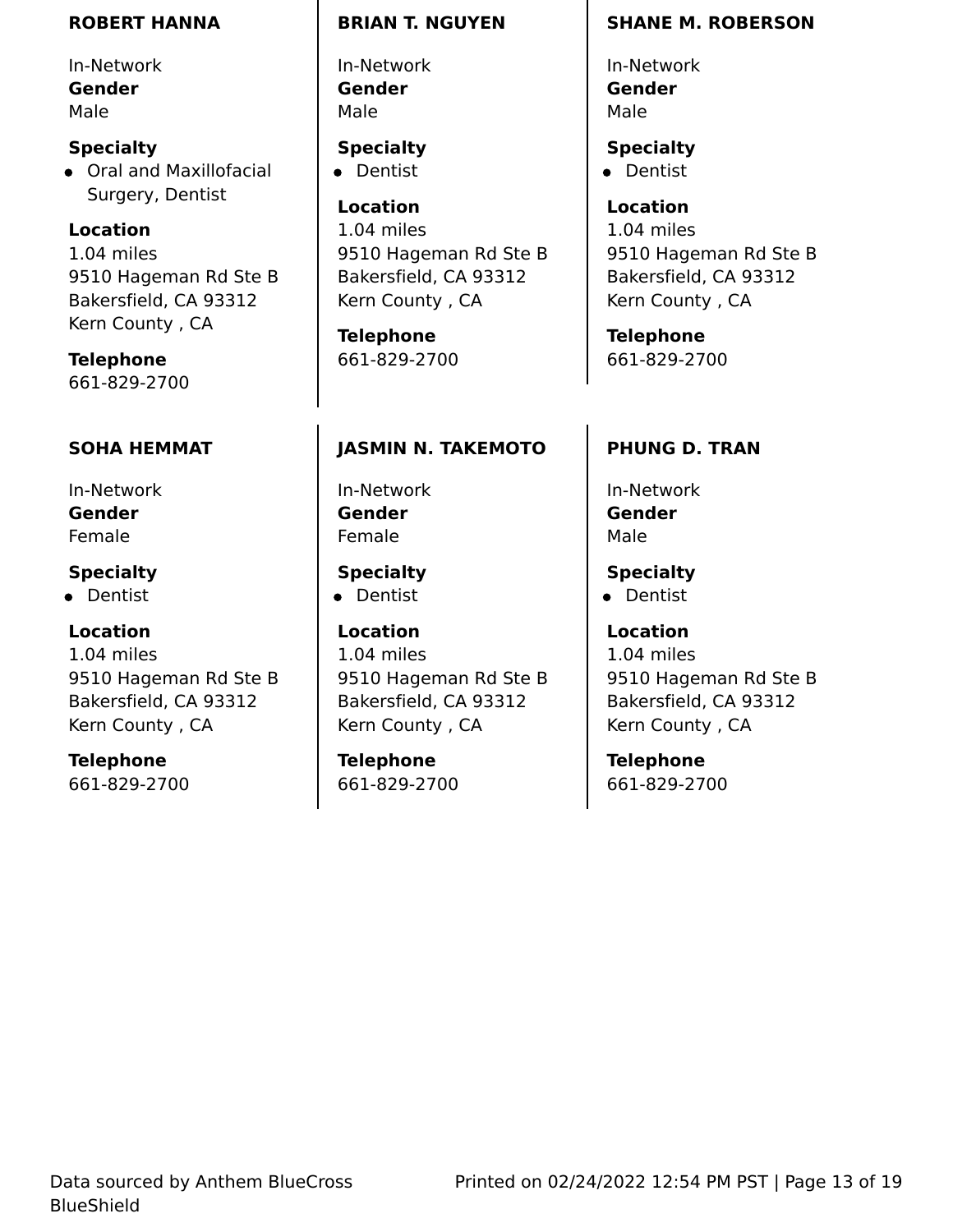#### **ADEKUNLE B. AJAYI**

In-Network **Specialty**

• Dentist

**Location** 1.04 miles 9510 Hageman Rd Bakersfield, CA 93312 Kern County , CA

**Telephone** 661-829-2700

### **RAMIN KHALILI**

In-Network **Specialty** Endodontics, Dentist

#### **Location**

1.04 miles 9510 Hageman Rd Bakersfield, CA 93312 Kern County , CA

**Telephone** 661-829-2700

#### **MAX MONCAYO**

In-Network **Specialty** Oral and Maxillofacial Surgery, Dentist

**Location** 1.04 miles 9510 Hageman Rd Bakersfield, CA 93312 Kern County , CA

**Telephone** 661-829-2700

## **RAYMOND SAFARKOOLAN**

In-Network **Gender** Male

**Specialty •** Dentist

**Location** 1.04 miles 9510 Hageman Rd Ste B Bakersfield, CA 93312 Kern County , CA

**Telephone** 661-829-2700

#### **SAMIR S. KAMRANI**

In-Network **Specialty** • Dentist

**Location** 1.04 miles 9510 Hageman Rd Bakersfield, CA 93312 Kern County , CA

**Telephone** 661-829-2700

#### **EZRA TEHRANI DDS**

In-Network **Gender** Male

**Specialty** • Dentist

**Location** 1.04 miles 9510 Hageman Rd Ste B Bakersfield, CA 93312 Kern County , CA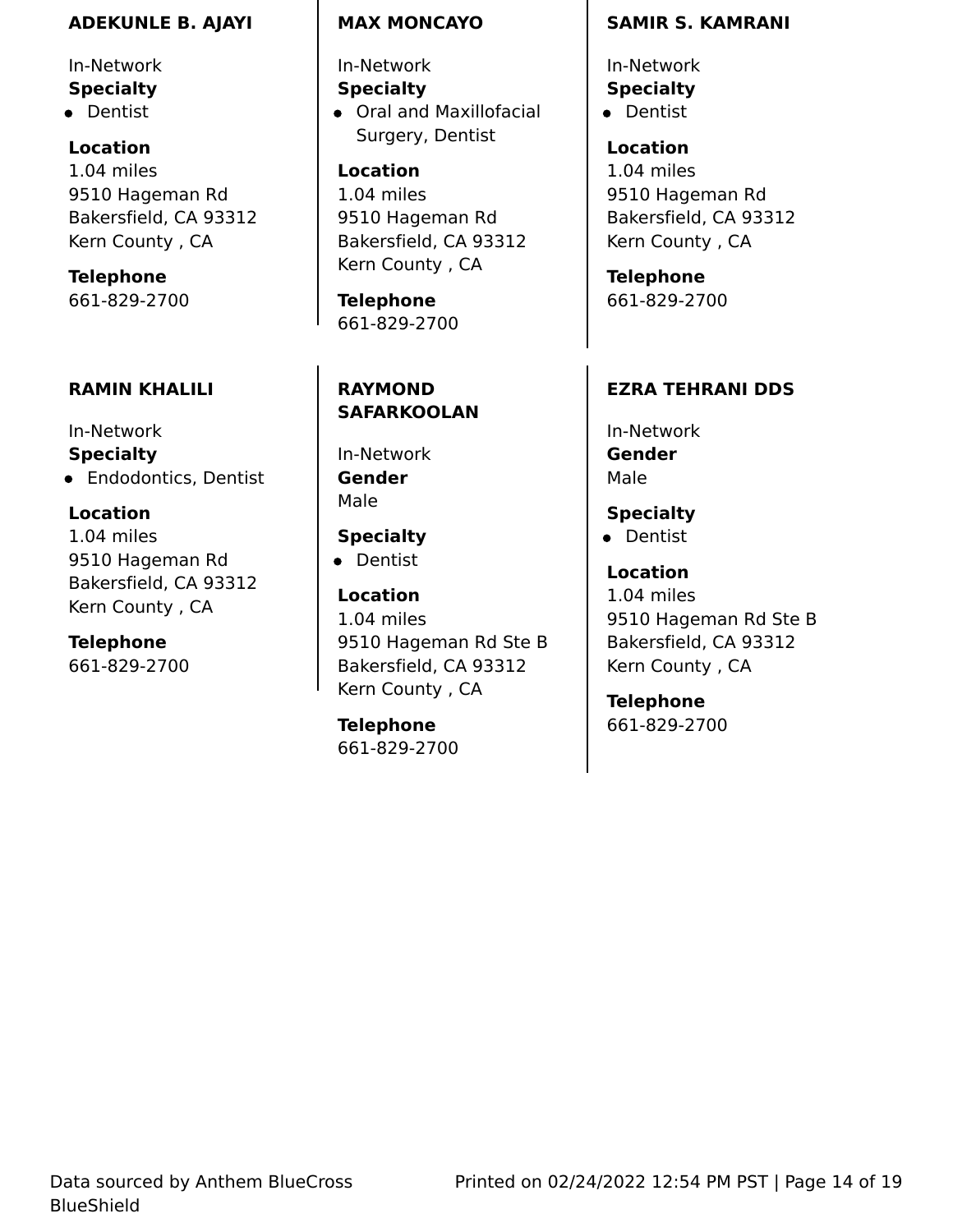#### **PETER E. WEBER**

In-Network **Gender** Male

**Specialty** Orthodontics and Dentofacial Orthopedics, Dentist

**Location** 1.04 miles 9510 Hageman Rd Ste B Bakersfield, CA 93312 Kern County , CA

**Telephone** 661-829-2700

**JASMIN TAKEMOTO DDS**

In-Network **Gender** Female

**Specialty**

**•** Dentist

**Location**

1.04 miles 9510 Hageman Rd Ste B Bakersfield, CA 93312 Kern County , CA

**Telephone** 661-829-2700

#### **ROBERT HANNA DDS**

In-Network **Gender** Male

**Specialty** Oral and Maxillofacial Surgery, Dentist

**Location** 1.04 miles 9510 Hageman Rd Ste B Bakersfield, CA 93312 Kern County , CA

**Telephone** 661-829-2700

## **PHI HUYNH DDS**

In-Network **Gender** Male

**Specialty** • Dentist

**Location** 1.04 miles 9510 Hageman Rd Ste B Bakersfield, CA 93312 Kern County , CA

**Telephone** 661-829-2700

#### **DAVID D. HWANG**

In-Network **Gender** Male

**Specialty •** Endodontics, Dentist

**Location** 1.04 miles 9510 Hageman Rd Ste B Bakersfield, CA 93312 Kern County , CA

**Telephone** 661-829-2700

## **MARY JANET C. ROLDAN**

In-Network **Gender** Female

**Specialty**

• Dentist

**Location** 1.27 miles 4921 Calloway Dr Ste G102 Bakersfield, CA 93312 Kern County , CA

**Telephone** 661-369-8989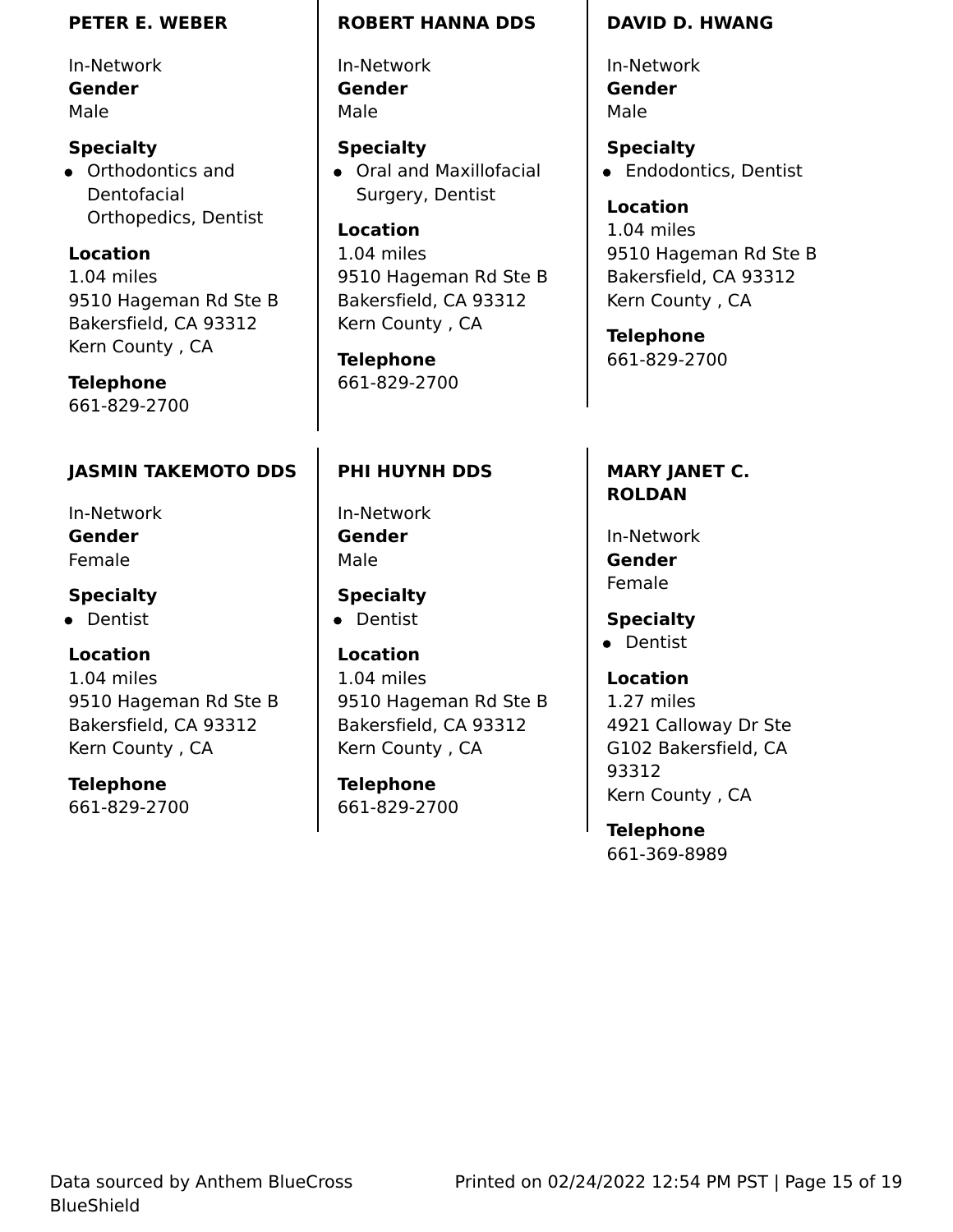#### **MARY J. ROLDAN**

In-Network **Specialty** • Dentist

**Location** 1.27 miles 4921 Calloway Dr Ste G102 Bakersfield, CA 93312 Kern County , CA

**Telephone** 661-369-8989

## **CHI YU A. HUANG**

In-Network **Gender** Male

## **Specialty**

• Dentist

## **Location**

1.56 miles 3115 Latte Ln Ste 100 Bakersfield, CA 93312 Kern County , CA

**Telephone** 661-587-7002

#### **RANJAN RAJBANSHI**

In-Network **Gender** Male

**Specialty** • Dentist

**Location** 1.43 miles 13061 Rosedale Hwy Ste B Bakersfield, CA 93314 Kern County , CA

**Telephone** 661-588-5511

## **YONG E. PARK**

In-Network **Gender** Male

**Specialty** • Dentist

**Location** 1.61 miles 1120 Calloway Dr Unit 400 Bakersfield, CA 93312 Kern County , CA

**Telephone** 661-588-2772

#### **ALLEN TSAI**

In-Network **Gender** Male

**Specialty** • Dentist

**Location** 1.47 miles 1400 Calloway Dr Ste 204 Bakersfield, CA 93312 Kern County , CA

**Telephone** 661-588-9499

## **SARA DABIRIZANJANI**

In-Network **Gender** Female

**Specialty** • Dentist

**Location** 1.65 miles 1014 Calloway Dr Bakersfield, CA 93312 Kern County , CA

**Telephone** 866-707-6664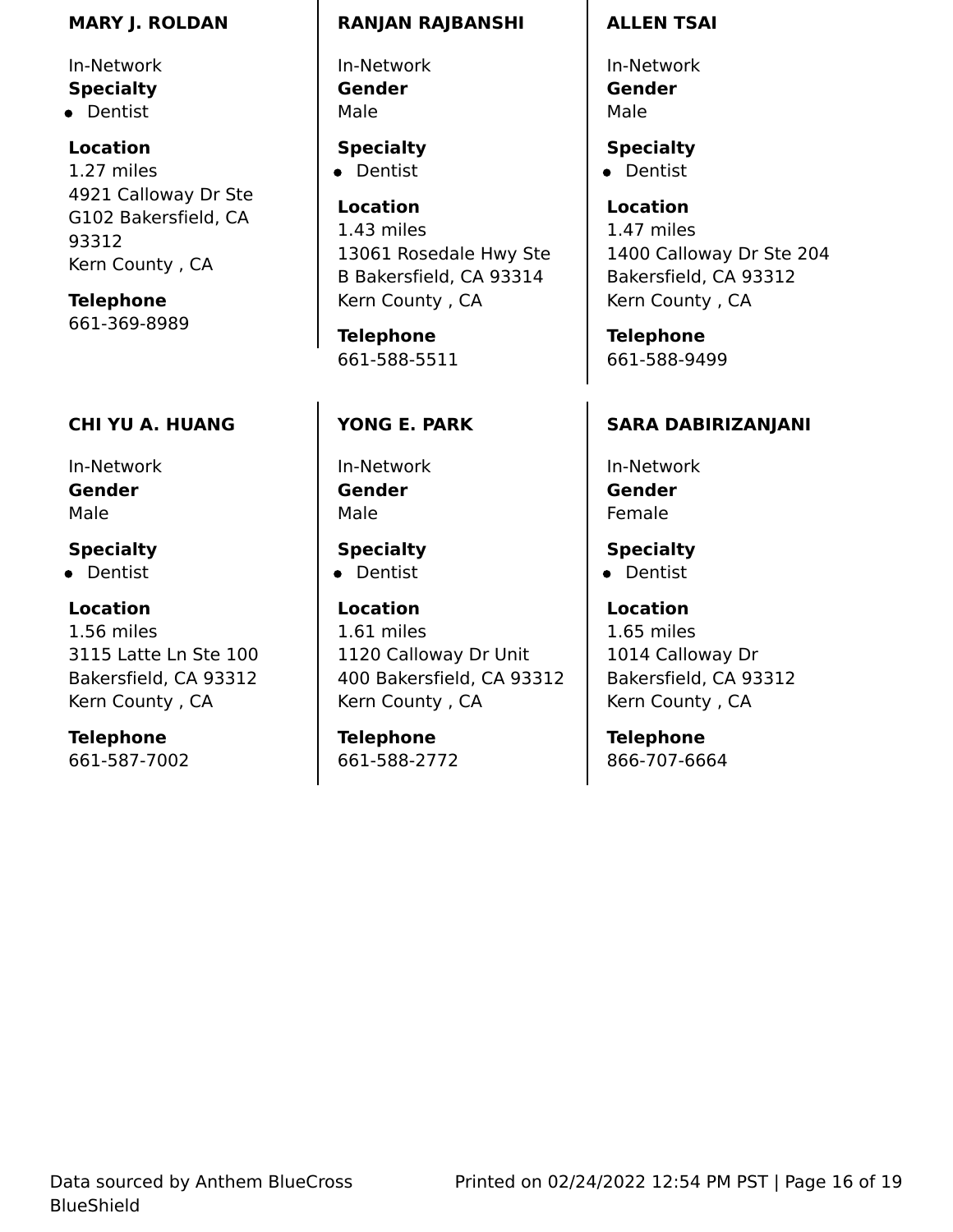#### **MARCO GARCIA**

In-Network **Gender** Male

## **Specialty**

• Dentist

**Location** 1.65 miles 1014 Calloway Dr Bakersfield, CA 93312 Kern County , CA

**Telephone** 866-707-6664

## **GEETHA S. NARAYAN**

In-Network **Specialty •** Dentist

**Location** 1.65 miles 1014 Calloway Dr Bakersfield, CA 93312

**Telephone** 866-707-6664

Kern County , CA

### **MA LINDA A. RAMOS**

In-Network **Gender** Female

**Specialty** • Dentist

**Location** 1.65 miles 1014 Calloway Dr Bakersfield, CA 93312 Kern County , CA

**Telephone** 866-707-6664

## **WALLACE B. MEIKLE**

In-Network **Gender** Male

**Specialty** • Dentist

**Location** 1.65 miles 1014 Calloway Dr Bakersfield, CA 93312 Kern County , CA

**Telephone** 866-707-6664

## **JOSEPHINE C. SILVERIO**

In-Network **Gender** Female

**Specialty** • Dentist

**Location** 1.65 miles 1014 Calloway Dr Bakersfield, CA 93312 Kern County , CA

**Telephone** 866-707-6664

## **GUIA C. TADLE**

In-Network **Gender** Female

**Specialty**

• Dentist

**Location** 1.65 miles 1014 Calloway Dr Bakersfield, CA 93312 Kern County , CA

**Telephone** 866-707-6664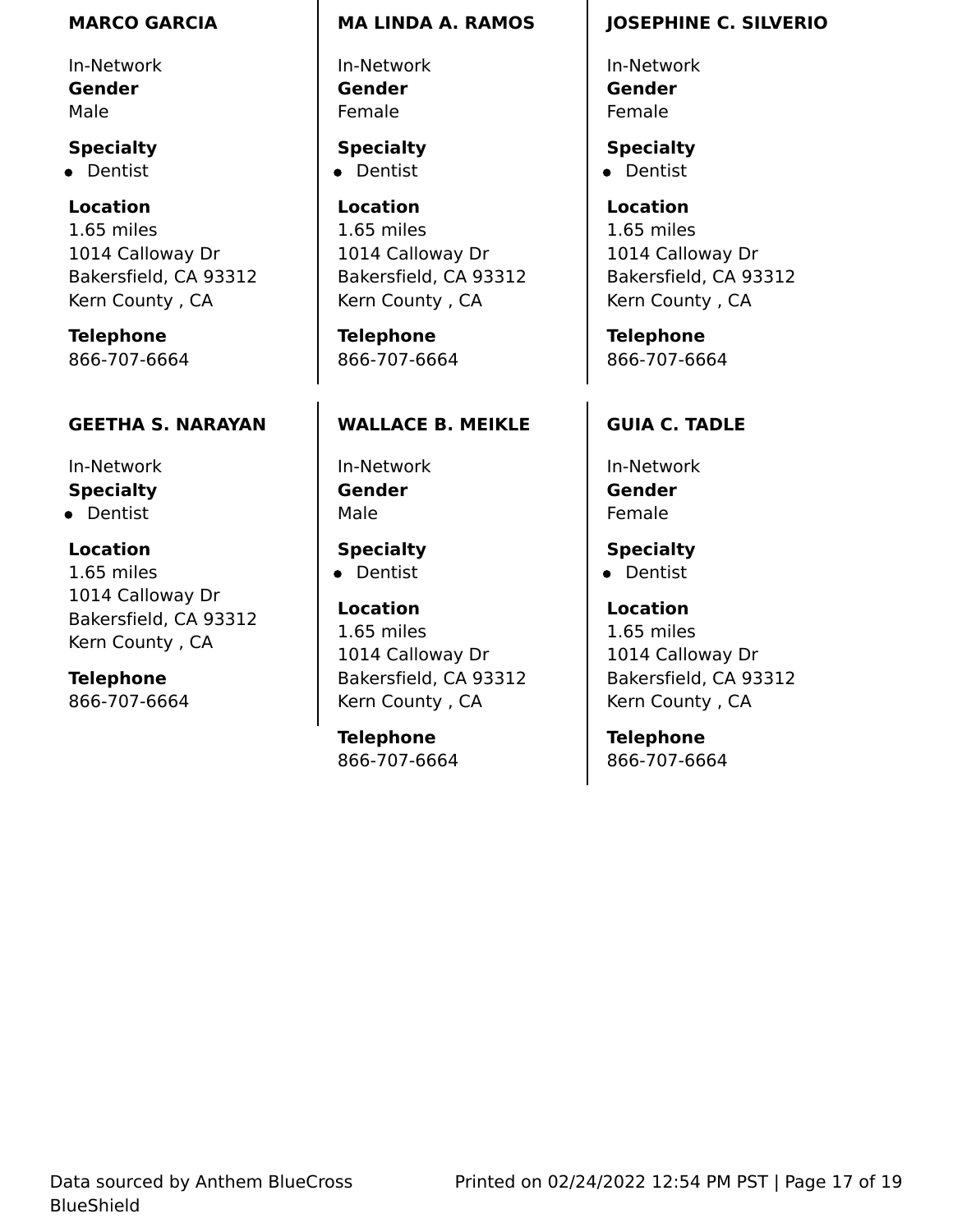## **AGNES G. ONG**

In-Network

**Gender**

Female

## **Specialty**

• Dentist

## **Location**

1.65 miles 1014 Calloway Dr Bakersfield, CA 93312 Kern County , CA

## **Telephone**

866-707-6664